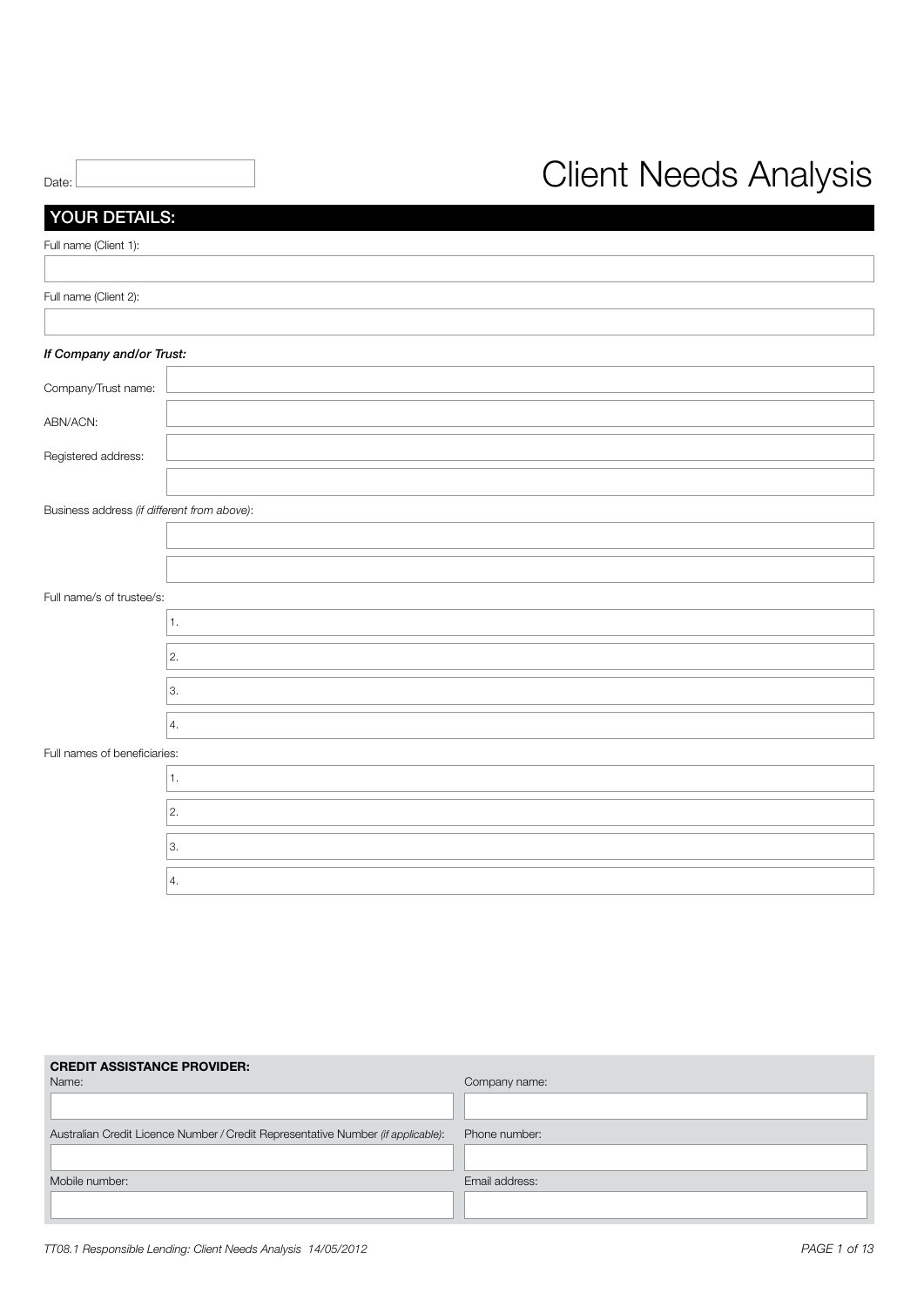# YOUR REQUIREMENTS AND OBJECTIVES:

*For example: purchase home, buy land, building, investment property, refinance, renovate, relocation, debt consolidation, study, holiday, car, boat, extra cash, etc.*

What are the primary reasons for seeking credit (how will the funds will be used) or the reasons for a review of an existing credit contract?

#### Additional notes:

| $\frac{1}{2}$<br>Amount of credit sought:                                                                     | Term of credit sought:   | Years                       |
|---------------------------------------------------------------------------------------------------------------|--------------------------|-----------------------------|
| If purchasing property, how long are you looking to retain the property for?<br>Please provide reasons below. | 2-5 years<br>$<$ 2 years | 5-10 years<br>10 years plus |
|                                                                                                               |                          |                             |
|                                                                                                               |                          |                             |
|                                                                                                               |                          |                             |
|                                                                                                               |                          |                             |

#### If refinancing or consolidating debts, please provide details of the debts that are being refinanced or consolidated and the resulting benefit to you.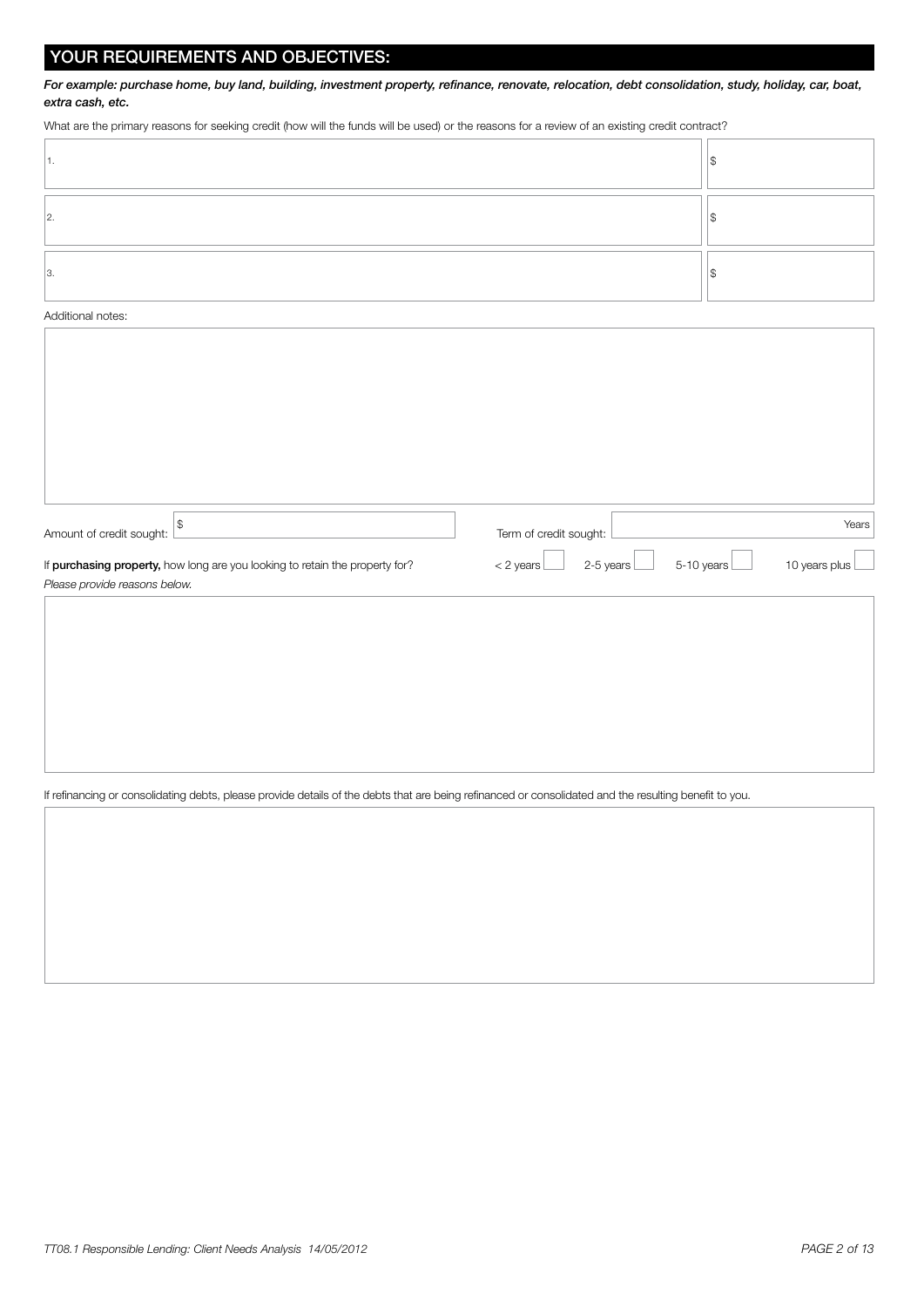# YOUR DETAILS: CLIENT 1:  $\text{Title:}$   $\text{Mr}$   $\Box$   $\text{Mrs}$   $\Box$   $\text{Ms}$   $\Box$   $\text{Othe}$ Surname: Given names: Previous name: Date of birth: Sex: Male Female Resident of (if not Australia): Marital status: Single Married De facto Widowed Separated Divorced Number of dependents: Ages: Current address: Time at current address: <u>Years</u> Months Current residential status: Cwn home Mortgaged Renting Boarding Live with family Cther *If under 2 years, please provide previous address details.* Previous address: Postal address *(if different from current residential address)*: Email address: Home phone number: Work phone number: Mobile number: Fax number: Preferred daytime contact number: 
Home  $\Box$  Work  $\Box$  Mobile Face to face identity check: Yes No CLIENT 2:  $\text{Title: Mr}$   $\blacksquare$  Mrs  $\blacksquare$  Ms  $\blacksquare$  Miss Other Surname: Given names: Previous name: Date of birth: Sex: Male Female Resident of (if not Australia): Marital status: Single Married De facto Widowed Separated Divorced Number of dependents: Ages: Current address: Time at current address: <u>Years</u> Months Current residential status: Cwn home Mortgaged Renting Boarding Luive with family Cher *If under 2 years, please provide previous address details.* Previous address: Postal address *(if different from current residential address)*: Email address: Home phone number: Work phone number: Mobile number: Fax number: Preferred daytime contact number: Home Work Mobile Face to face identity check: Yes No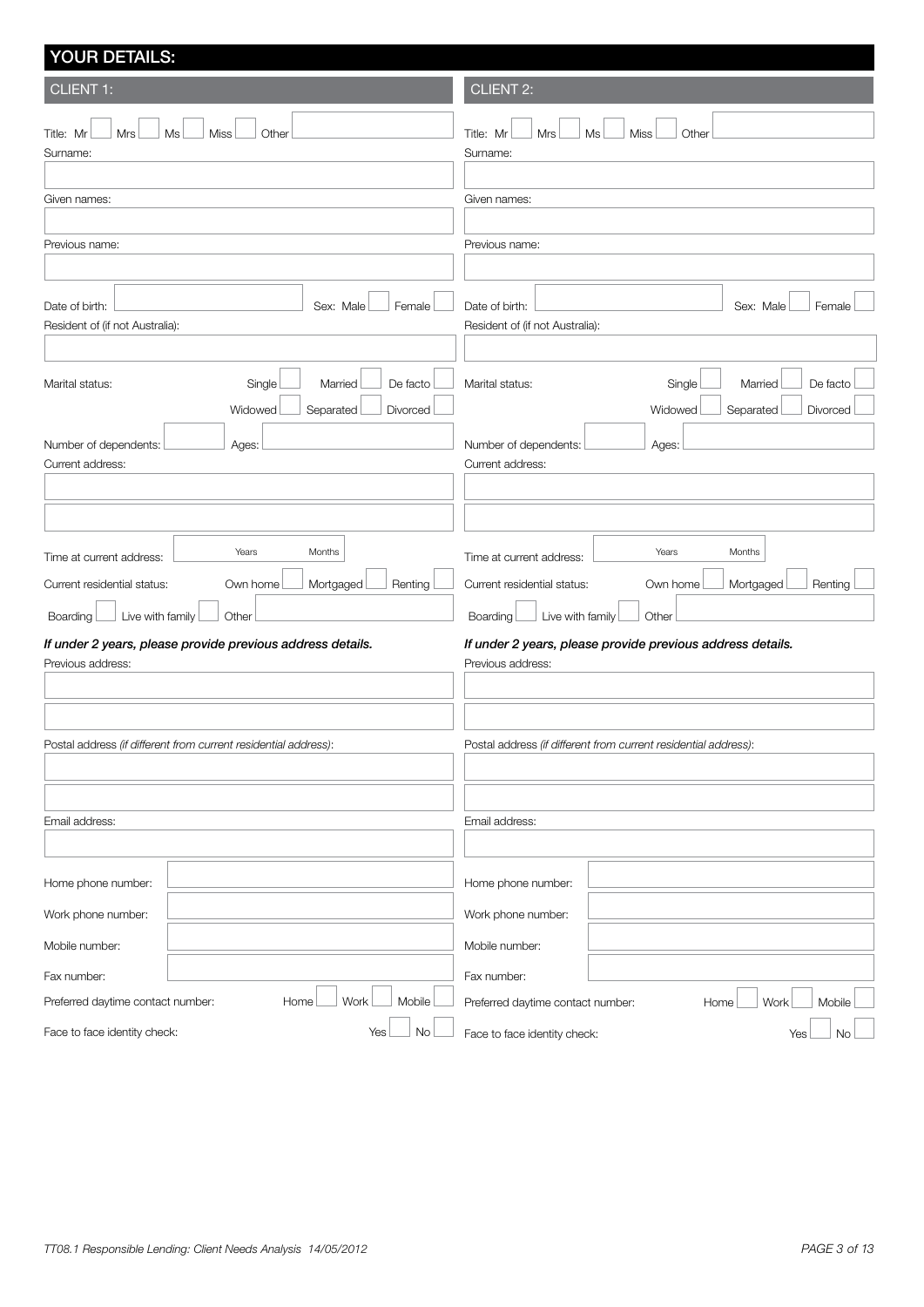| <b>IDENTIFICATION DOCUMENTS:</b>                                  |                                                                   |
|-------------------------------------------------------------------|-------------------------------------------------------------------|
| <b>CLIENT 1:</b>                                                  | <b>CLIENT 2:</b>                                                  |
| Document type:                                                    | Document type:                                                    |
|                                                                   |                                                                   |
| Photo ID:<br>No<br>Yes<br>Document number:                        | Photo ID:<br><b>No</b><br>Yes<br>Document number:                 |
| Place of issue:                                                   | Place of issue:                                                   |
| Date of issue:                                                    | Date of issue:                                                    |
| Expiry date:<br>Name on document:                                 | Expiry date:<br>Name on document:                                 |
| Document issued by:                                               | Document issued by:                                               |
| Certified<br>Original                                             | Original<br>Certified                                             |
| <b>NEAREST LIVING RELATIVE DETAILS:</b>                           |                                                                   |
| <b>CLIENT 1:</b>                                                  | CLIENT <sub>2:</sub>                                              |
| <b>Mrs</b><br><b>Miss</b><br>Title: Mr<br>Ms<br>Other<br>Surname: | Title: Mr<br><b>Mrs</b><br>Ms<br><b>Miss</b><br>Other<br>Surname: |
| Given names:                                                      | Given names:                                                      |
| Sex:<br>Male Female<br>Relationship to Client 1:                  | Sex:<br>Male Female<br>Relationship to Client 2:                  |
| Current address:                                                  | Current address:                                                  |
|                                                                   |                                                                   |
|                                                                   |                                                                   |
| Email address:                                                    | Email address:                                                    |
| Home phone number:                                                | Home phone number:                                                |
| Work phone number:                                                | Work phone number:                                                |
| Mobile number:                                                    | Mobile number:                                                    |
| Fax number:                                                       | Fax number:                                                       |
| Work<br>Mobile<br>Preferred daytime contact number:<br>Home       | Preferred daytime contact number:<br>Work<br>Mobile<br>Home       |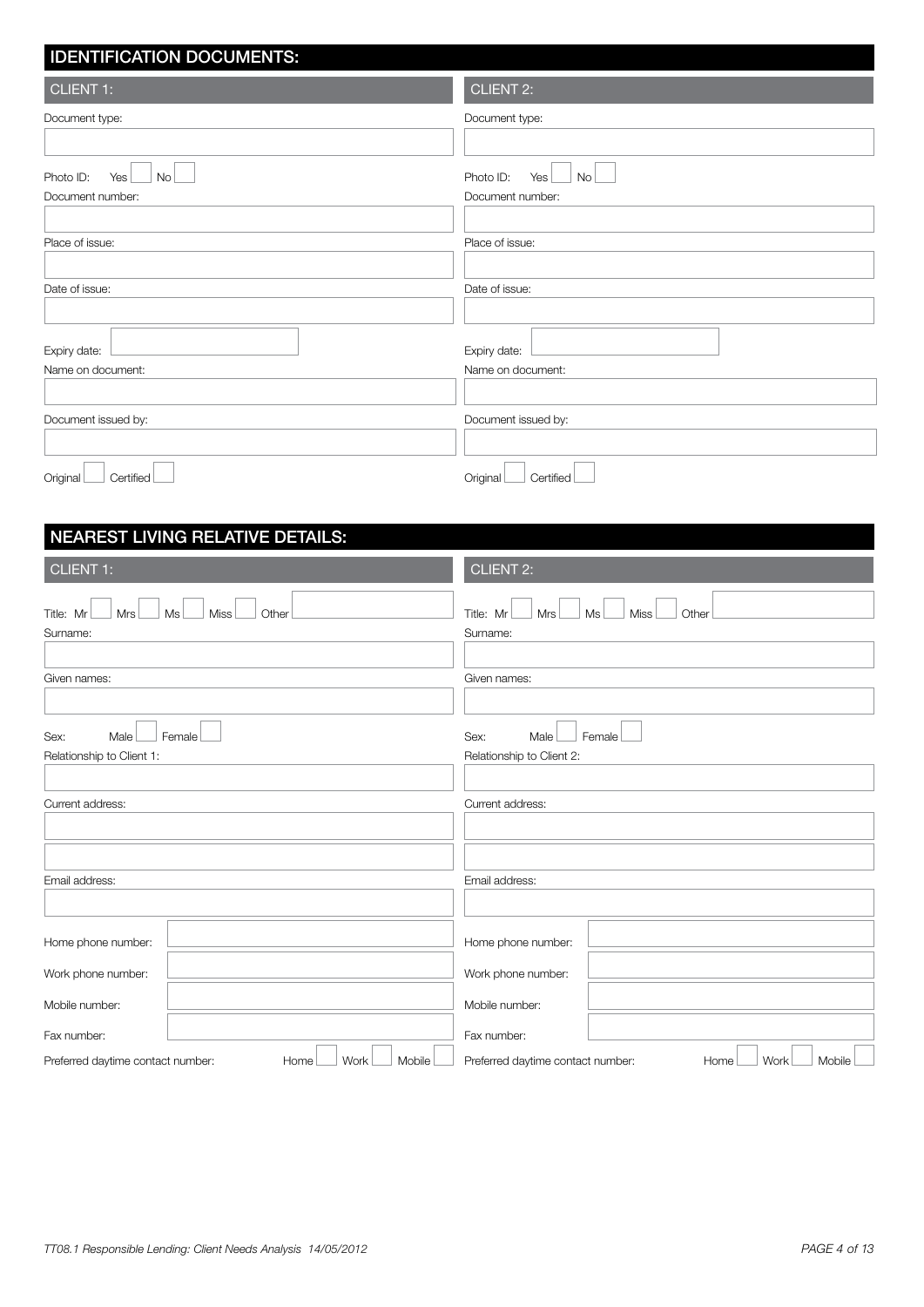| YOUR EMPLOYMENT DETAILS:                                         |                                                                  |
|------------------------------------------------------------------|------------------------------------------------------------------|
| <b>CLIENT 1:</b>                                                 | <b>CLIENT 2:</b>                                                 |
| Employment status:                                               | Employment status:                                               |
| PAYG employee<br>Self employed<br>Family business<br>Full time   | PAYG employee<br>Self employed<br>Family business<br>Full time   |
| Part time<br>Contractor<br>Temporary<br>Casual                   | Part time<br>Temporary<br>Casual<br>Contractor                   |
| Home duties<br>Student<br>Retired                                | Home duties<br>Retired<br>Student                                |
| Not employed<br>Govt. benefit recipient                          | Not employed<br>Govt. benefit recipient                          |
| Other                                                            | Other                                                            |
| Occupation:                                                      | Occupation:                                                      |
|                                                                  |                                                                  |
| Employment sector or nature of business:                         | Employment sector or nature of business:                         |
|                                                                  |                                                                  |
| Employer/Company name and address:                               | Employer/Company name and address:                               |
|                                                                  |                                                                  |
|                                                                  |                                                                  |
|                                                                  |                                                                  |
| Employer contact name and phone number (HR / Payroll contact):   | Employer contact name and phone number (HR / Payroll contact):   |
|                                                                  |                                                                  |
| Employer email:                                                  | Employer email:                                                  |
|                                                                  |                                                                  |
| Years<br>Months<br>Time at current employment:                   | Years<br>Months<br>Time at current employment:                   |
| Hours<br>Average hours per week (if casual or part time):        | Hours<br>Average hours per week (if casual or part time):        |
| If employed or in business for less than 2 years, please provide | If employed or in business for less than 2 years, please provide |
| previous employment details.                                     | previous employment details.                                     |
| Previous occupation and industry (if different from current):    | Previous occupation and industry (if different from current):    |
|                                                                  |                                                                  |
| Previous employment status:                                      | Previous employment status:                                      |
| PAYG employee<br>Self employed<br>Family business<br>Full time   | PAYG employee<br>Self employed<br>Family business<br>Full time   |
| Part time<br>Casual<br>Contractor<br>Temporary                   | Part time<br>Casual<br>Contractor<br>Temporary                   |
| Home duties<br>Student<br>Retired                                | Home duties<br>Retired<br>Student                                |
| Not employed<br>Govt. benefit recipient                          | Not employed<br>Govt. benefit recipient                          |
| Other                                                            | Other                                                            |
| Previous employers name and address:                             | Previous employers name and address:                             |
|                                                                  |                                                                  |
|                                                                  |                                                                  |
|                                                                  |                                                                  |
| Years<br>Months<br>Time at previous employment:                  | Years<br>Months<br>Time at previous employment:                  |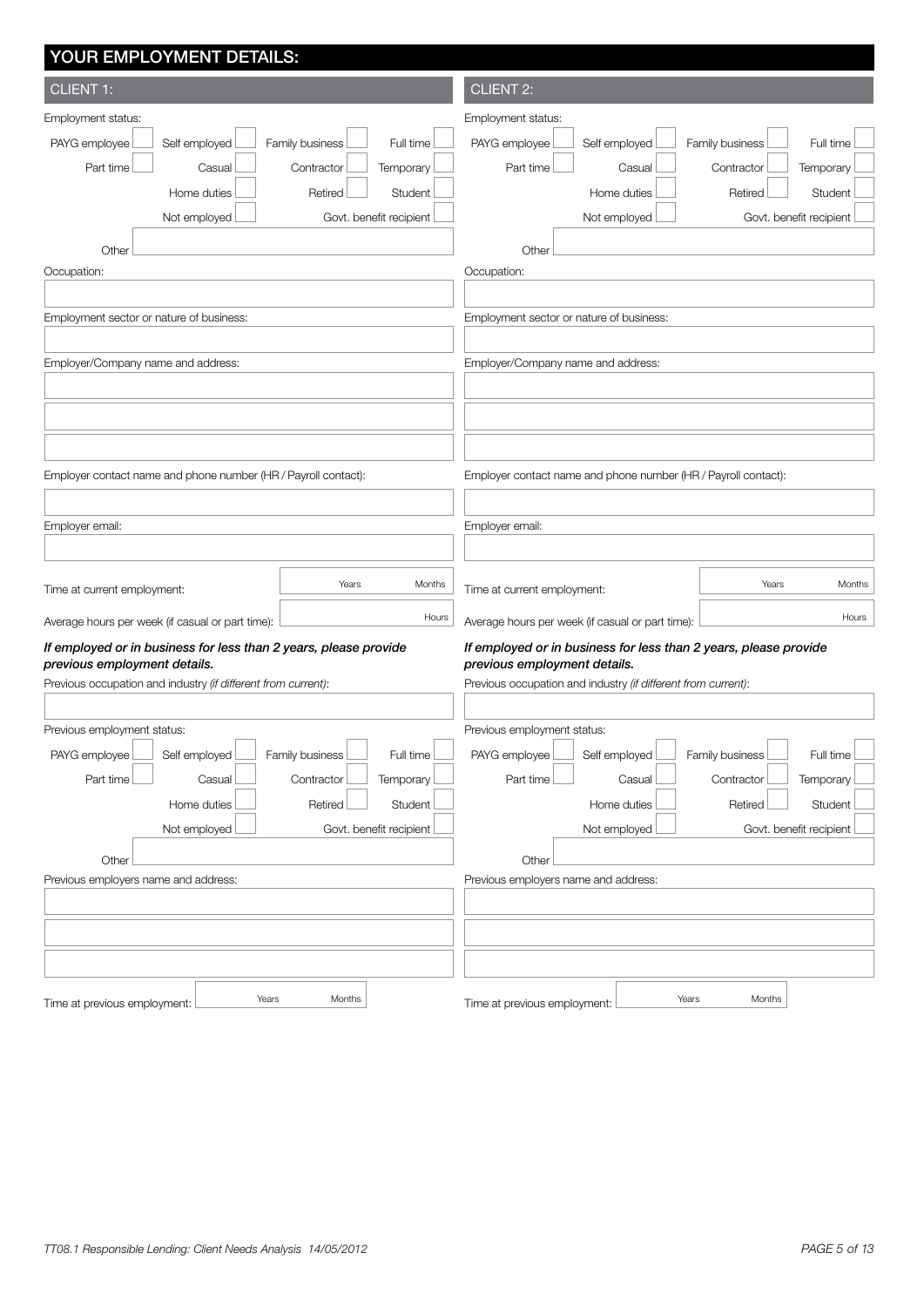|                                                                                                   |                                                   | YOUR FINANCIAL POSITION: The following asset and liability information provides a snapshot of your net worth position. |                                                   |                                                   |                                                 |
|---------------------------------------------------------------------------------------------------|---------------------------------------------------|------------------------------------------------------------------------------------------------------------------------|---------------------------------------------------|---------------------------------------------------|-------------------------------------------------|
| <b>ASSET TYPE:</b>                                                                                | <b>VALUE:</b>                                     | <b>LIABILITY TYPE:</b>                                                                                                 | LIMIT:                                            | <b>MONTHLY</b><br><b>REPAYMENT:</b>               | <b>AMOUNT</b><br><b>OWING:</b>                  |
| Principal home<br>Client $2\perp$<br>Both<br>Client 1<br>Address:                                 | \$                                                | Principal home<br>Client $1$   Client $2$  <br>Both<br>Interest rate: 9% Lender:                                       | \$                                                | $\mathcal{L}$                                     | \$                                              |
| Investment property<br>Client 2<br>Both<br>Client 1<br>Address:                                   | \$                                                | Investment property<br>Client 2<br>Client $1$<br>Both<br>Interest rate:____________<br>_% Lender:                      | $\frac{1}{2}$                                     | $\, \, \raisebox{-1.5pt}{\text{\circle*{1.5}}}\,$ | \$                                              |
| Investment property<br>Client 2<br>Both<br>Client 1<br>Address:                                   | \$                                                | Investment property<br>Client $1$   Client $2$  <br><b>Both</b>                                                        | \$                                                | $\frac{1}{2}$                                     | \$                                              |
| Holiday home<br>Client 2<br>Both<br>Client 1<br>Address:                                          | \$                                                | Holiday home<br>$\Box$ Client 2<br>Client $1 \perp$<br>Both<br>Interest rate: % Lender:                                | \$                                                | $\, \, \raisebox{-1.5pt}{\text{\circle*{1.5}}}\,$ | $$\mathbb{S}$$                                  |
| Motor vehicle<br>Client 2<br><b>Both</b><br>Client 1<br>Type:                                     | \$                                                | Motor vehicle finance<br>Client $2 \Box$<br>Both<br>Client $1 \Box$<br>_% Lender:                                      | $\frac{1}{2}$                                     | $\, \, \raisebox{-1.5pt}{\text{\circle*{1.5}}}\,$ | \$                                              |
| Motor vehicle<br>Client 2<br>Client $1$<br>Both<br>Type:                                          | \$                                                | Motor vehicle finance<br>$\perp$ Client 2<br>Both<br>Client $1 \Box$                                                   | \$                                                | $$\mathbb{S}$$                                    | \$                                              |
| Investments (eg. shares,<br>managed funds, term deposits)<br>Client 1 $\Box$ Client 2 $\Box$ Both | \$                                                | Line of credit<br>Client $1$ $\Box$ Client $2$<br><b>Both</b><br>Interest rate: 2% Lender:                             | \$                                                | $\mathbb{S}$                                      | $$\mathbb{S}$$                                  |
| Cash (including savings)<br>Client $2\perp$<br>Both<br>Client 1                                   | $\, \, \raisebox{-1.5pt}{\text{\circle*{1.5}}}\,$ | Credit cards and retail store cards<br>(Total combined limits etc.)<br>$\Box$ Client 2<br>Both<br>Client $1 \perp$     | \$                                                | $\mathcal{L}$                                     | $\$$                                            |
| Superannuation<br>Client $2 \Box$ Both<br>Client 1<br>Contents (insured value)                    | $\, \, \raisebox{12pt}{$\scriptstyle \circ$}$     | Margin lending or other invest. loans<br>Client $1$ $\Box$ Client $2$ $\Box$<br>Both                                   | \$                                                | $\mathcal{L}$                                     | \$                                              |
| Client $2^{\lfloor}$<br>Both<br>Client 1<br>Other assets (eg. boats, caravans<br>collections)     | \$                                                | Interest free debt<br>Client 1 $\Box$ Client 2 $\Box$ Both $\Box$                                                      | \$                                                | $\mathcal{L}$                                     | \$                                              |
| Client 2<br><b>Both</b><br>Client 1<br>Other- provide details                                     |                                                   | Overdrafts and other bank facilities<br>Client 2<br>Both<br>Client $1$<br>Loans as guarantor                           | $\, \, \raisebox{12pt}{$\scriptstyle \$}$         | $\, \, \raisebox{-1.5pt}{\text{\circle*{1.5}}}\,$ | \$                                              |
| Client 2<br>Both<br>Client 1                                                                      | \$<br>\$                                          | Client 2<br>Both<br>Client 1<br>Hire purchase                                                                          | \$<br>\$                                          | $$\mathbb{S}$$<br>$$\mathbb{S}$$                  | \$<br>\$                                        |
| Both<br>Client 2<br>Client 1                                                                      | $\, \, \raisebox{12pt}{$\scriptstyle \circ$}$     | (Total of all HP agreements)<br>Client 2<br>Client 1<br>Both<br>Personal debt                                          |                                                   |                                                   |                                                 |
| Client 2<br>Both<br>Client 1                                                                      |                                                   | Client 2<br>Client $1$<br>Both                                                                                         | $\, \, \raisebox{-1.5pt}{\text{\circle*{1.5}}}\,$ | $\, \, \raisebox{-1.5pt}{\text{\circle*{1.5}}}\,$ | $\, \, \raisebox{10pt}{\text{\circle*{1.5}}}\,$ |
| Client 2<br>Client 1<br>Both                                                                      | \$                                                | Lease (Total of all lease agreements)<br>Client 2<br>Both<br>Client 1                                                  | \$                                                | $\mathcal{L}$                                     | \$                                              |
| Client 2<br>Both<br>Client 1                                                                      | \$                                                | HECS liability / Taxation debt<br>Client 2<br>Both<br>Client 1                                                         | \$                                                | $$\mathbb{S}$$                                    | \$                                              |
|                                                                                                   |                                                   | Other liabilities - provide details<br>Client 2<br>Both<br>Client 1                                                    | \$                                                | $\, \, \raisebox{-1.5pt}{\text{\circle*{1.5}}}\,$ | $\, \, \raisebox{12pt}{$\scriptstyle \circ$}$   |
| <b>TOTAL ASSETS (A)</b>                                                                           | $\vert \mathfrak{s}$                              | <b>TOTAL LIABILITIES (B)</b>                                                                                           | $\, \, \raisebox{12pt}{$\scriptstyle \circ$}$     | $\, \, \raisebox{-1.5pt}{\text{\circle*{1.5}}}\,$ | $\, \, \raisebox{12pt}{$\scriptstyle \circ$}$   |
|                                                                                                   |                                                   |                                                                                                                        |                                                   |                                                   |                                                 |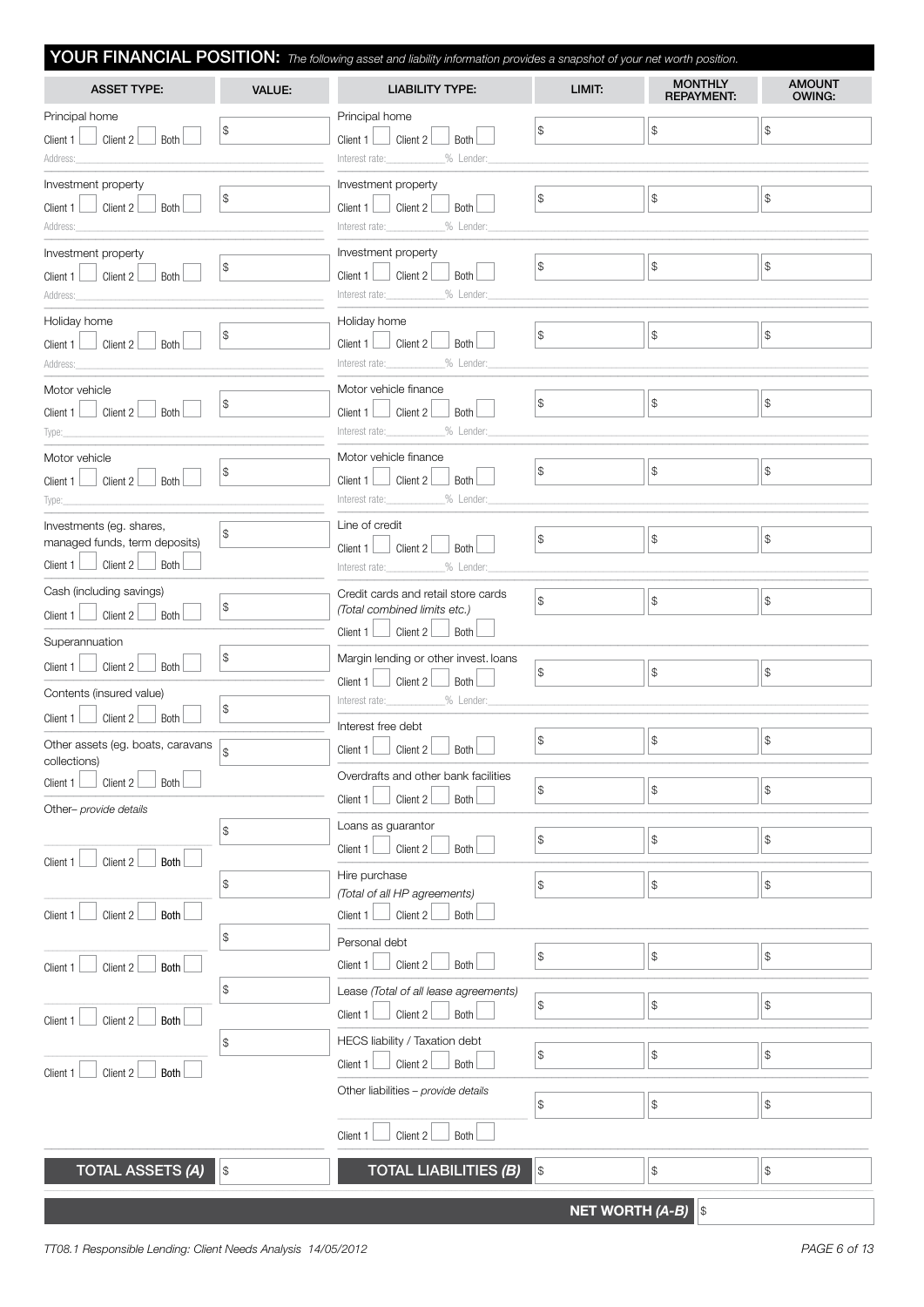# YOUR INCOME AND EXPENDITURE:

## YOUR INCOME IF PAYG CLIENTS:

| <b>CLIENT 1:</b>                       |                                                     | <b>CLIENT 2:</b> |                                        |              |               |
|----------------------------------------|-----------------------------------------------------|------------------|----------------------------------------|--------------|---------------|
| <b>ANNUAL INCOME:</b>                  | <b>GROSS</b>                                        | <b>NET</b>       | <b>ANNUAL INCOME:</b>                  | <b>GROSS</b> | <b>NET</b>    |
| Base incomes/salary                    | $\mathcal{L}$                                       | \$               | Base incomes/salary                    | \$           | $\mathbb{S}$  |
| <b>Bonuses</b><br>Period of receipt:   | $\mathcal{S}$                                       | \$               | <b>Bonuses</b><br>Period of receipt:   | \$           | $\mathbb{S}$  |
| Regular overtime<br>Period of receipt: | $\mathcal{S}$                                       | \$               | Regular overtime<br>Period of receipt: | \$           | \$            |
| Existing rental income                 |                                                     | \$               | Existing rental income                 |              | \$            |
| Expected rental income                 |                                                     |                  | Expected rental income                 |              | \$            |
| Investment income                      |                                                     |                  | Investment income                      |              | \$            |
| Government allowances                  |                                                     |                  | Government allowances                  |              | \$            |
| Other                                  |                                                     | \$               | Other                                  |              | \$            |
|                                        | SUBTOTAL (1)                                        | \$               |                                        | SUBTOTAL (2) | $\mathcal{L}$ |
|                                        | TOTAL CURRENT NET ANNUAL INCOME (1+2)<br>$\sqrt{3}$ |                  |                                        |              |               |

# YOUR ANNUAL INCOME IF SELF EMPLOYED (LAST TWO FINANCIAL YEARS):

| The following information is for: Client 1                                                                      | Client 2<br><b>Both</b>                       |                                               |                                               |
|-----------------------------------------------------------------------------------------------------------------|-----------------------------------------------|-----------------------------------------------|-----------------------------------------------|
| FINANCIAL YEAR ENDING                                                                                           |                                               | FINANCIAL YEAR ENDING                         | t<br>$\sqrt{2}$<br>$\prime$                   |
| Sales                                                                                                           | \$                                            | Sales                                         | \$                                            |
| Less cost of goods sold                                                                                         | \$                                            | Less cost of goods sold                       | \$                                            |
| Gross profit                                                                                                    | \$                                            | Gross profit                                  | \$                                            |
| Operating expenses                                                                                              | \$                                            | Operating expenses                            | \$                                            |
| NET PROFIT BEFORE TAX                                                                                           | $\mathcal{S}$                                 | NET PROFIT BEFORE TAX                         | \$                                            |
| <b>ADD BACKS:</b>                                                                                               |                                               | <b>ADD BACKS:</b>                             |                                               |
| One off expenses                                                                                                | \$                                            | One off expenses                              | \$                                            |
| Interest                                                                                                        | \$                                            | Interest                                      | \$                                            |
| Superannuation                                                                                                  | \$                                            | Superannuation                                | \$                                            |
| Depreciation                                                                                                    | \$                                            | Depreciation                                  | \$                                            |
| Directors salaries and fees                                                                                     | \$                                            | Directors salaries and fees                   | \$                                            |
| Other                                                                                                           | \$                                            | Other                                         | \$                                            |
| <b>SUBTOTAL</b>                                                                                                 | $\, \, \raisebox{12pt}{$\scriptstyle \circ$}$ | <b>SUBTOTAL</b>                               | \$                                            |
| Less tax                                                                                                        | \$                                            | Less tax                                      | \$                                            |
| <b>TOTAL</b>                                                                                                    | $\sqrt{3}$                                    | <b>TOTAL</b>                                  | $\, \, \raisebox{12pt}{$\scriptstyle \circ$}$ |
|                                                                                                                 |                                               | (Last financial year) TOTAL NET ANNUAL INCOME | \$                                            |
|                                                                                                                 | \$                                            |                                               |                                               |
| Total net annual income (PAYG) + total net annual income (Self Employed) <b>TOTAL CURRENT NET ANNUAL INCOME</b> | $\$$                                          |                                               |                                               |
|                                                                                                                 | \$                                            |                                               |                                               |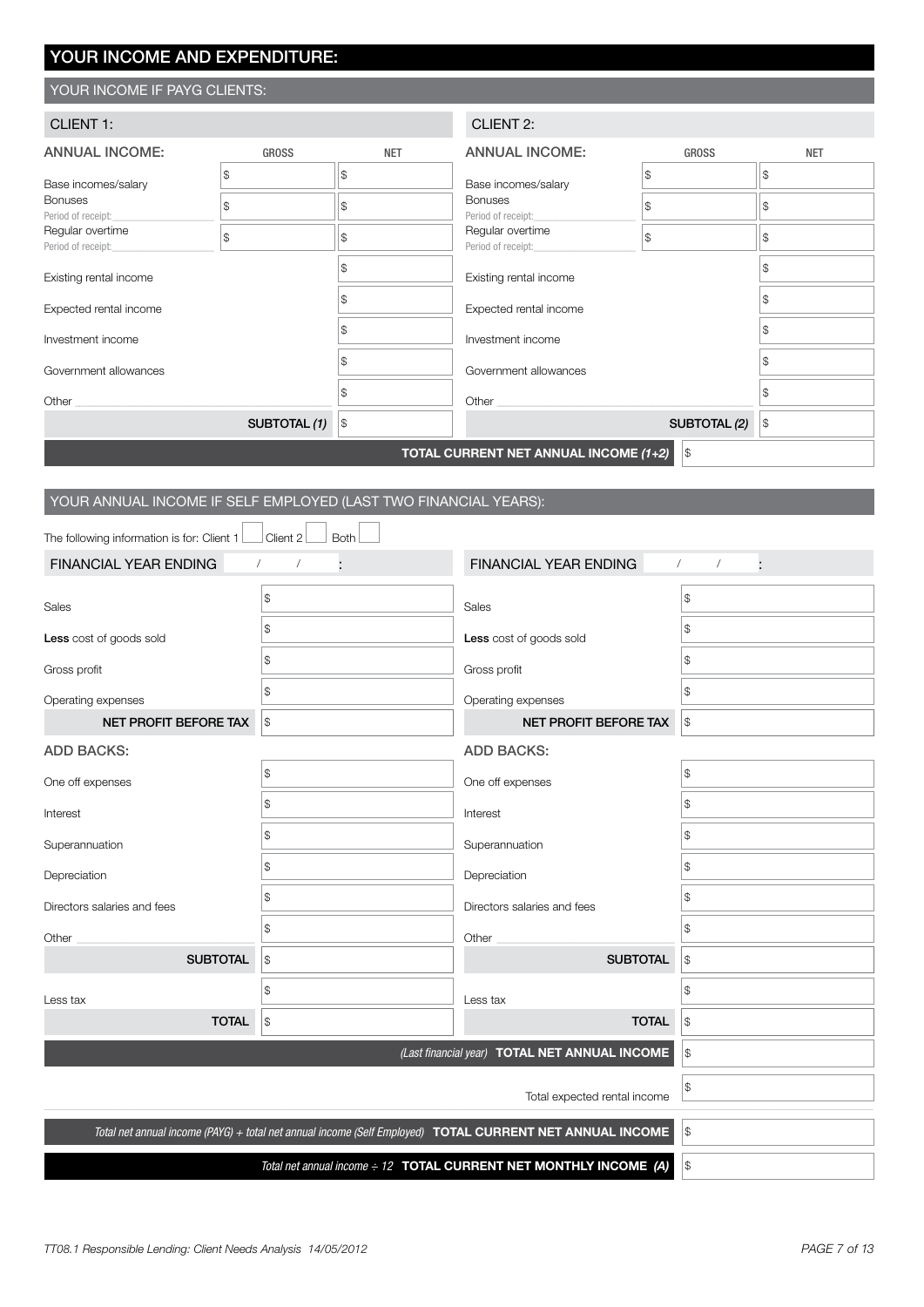| YOUR ANNUAL INCOME IF SELF EMPLOYED (LAST TWO FINANCIAL YEARS): Continued                               |                                                                              |                                                   |
|---------------------------------------------------------------------------------------------------------|------------------------------------------------------------------------------|---------------------------------------------------|
| <b>ACCOUNTANT'S DETAILS:</b>                                                                            |                                                                              |                                                   |
| Accounting firm:<br>Contact name:                                                                       | Contact phone number:                                                        |                                                   |
| Email address:                                                                                          |                                                                              |                                                   |
| YOUR CASH FLOW POSITION:                                                                                |                                                                              |                                                   |
| The following information provides a snapshot of your current cash flow position.                       |                                                                              |                                                   |
|                                                                                                         | TOTAL CURRENT NET MONTHLY INCOME (A) From page 5                             | $\, \, \raisebox{-1.5pt}{\text{\circle*{1.5}}}\,$ |
| <b>CURRENT MONTHLY LOAN REPAYMENTS / RENT:</b>                                                          |                                                                              |                                                   |
| Rent:                                                                                                   | \$<br>Will this expenditure continue after settlement?                       | Yes*<br>No                                        |
| Existing home loan:                                                                                     | \$<br>Will this expenditure continue after settlement?                       | Yes*<br>No                                        |
| Existing investment loan:                                                                               | \$<br>Will this expenditure continue after settlement?                       | Yes*<br><b>No</b>                                 |
| Credit cards / store cards<br>(combined monthly payment):                                               | \$<br>Will this expenditure continue after settlement?                       | Yes*<br>No                                        |
| Personal loan / car loan:                                                                               | \$<br>Will this expenditure continue after settlement?                       | Yes*<br>No                                        |
| Other loans:                                                                                            | \$<br>Will this expenditure continue after settlement?                       | <b>No</b><br>Yes*                                 |
| <b>CURRENT MONTHLY REPAYMENTS (B)</b>                                                                   | \$                                                                           |                                                   |
|                                                                                                         | * Subtotal of all current expenditure marked as continuing after settlement. |                                                   |
|                                                                                                         | <b>REPAYMENT FOR THE PROPOSED LOAN (D) \$</b>                                |                                                   |
|                                                                                                         |                                                                              |                                                   |
| <b>CURRENT MONTHLY LIVING EXPENSES:</b>                                                                 |                                                                              |                                                   |
| Food / housekeeping:                                                                                    | \$                                                                           |                                                   |
| Insurance: (eg. motor vehicle, home contents / building, $\vert$ \$<br>medical, life/income protection) |                                                                              |                                                   |
| Utilities: (eg. rates, gas, electricity, telephones)                                                    | \$                                                                           |                                                   |
| Transport:<br>(eg. public transport, petrol, registration, repairs)                                     | \$                                                                           |                                                   |
| Education:<br>(eg. school, college, university)                                                         | \$                                                                           |                                                   |

| Dependants support:<br>(eg. childcare, child maintenance) |                                                     |  |
|-----------------------------------------------------------|-----------------------------------------------------|--|
| Entertainment:                                            | <b>TOTAL FUTURE NET ANNUAL INCOME</b> S             |  |
| Other:                                                    | \$<br><b>TOTAL FUTURE NET MONTHLY INCOME# (I) S</b> |  |
| <b>CURRENT MONTHLY LIVING EXPENSES (E)</b> S              | <b>FUTURE MONTHLY LIVING EXPENSES# (F) S</b>        |  |
|                                                           |                                                     |  |
| TOTAL CURRENT MONTHLY EXPENDITURE $(B+E)=G$ S             | TOTAL FUTURE MONTHLY EXPENDITURE $(C+D+F)=H$ S      |  |
|                                                           |                                                     |  |
| <b>TOTAL CURRENT MONTHLY NET SURPLUS (A-G)</b>            | <b>TOTAL FUTURE MONTHLY NET SURPLUS (I-H)</b> S     |  |
|                                                           |                                                     |  |

# Please provide details of any expected changes between current and future living expenses.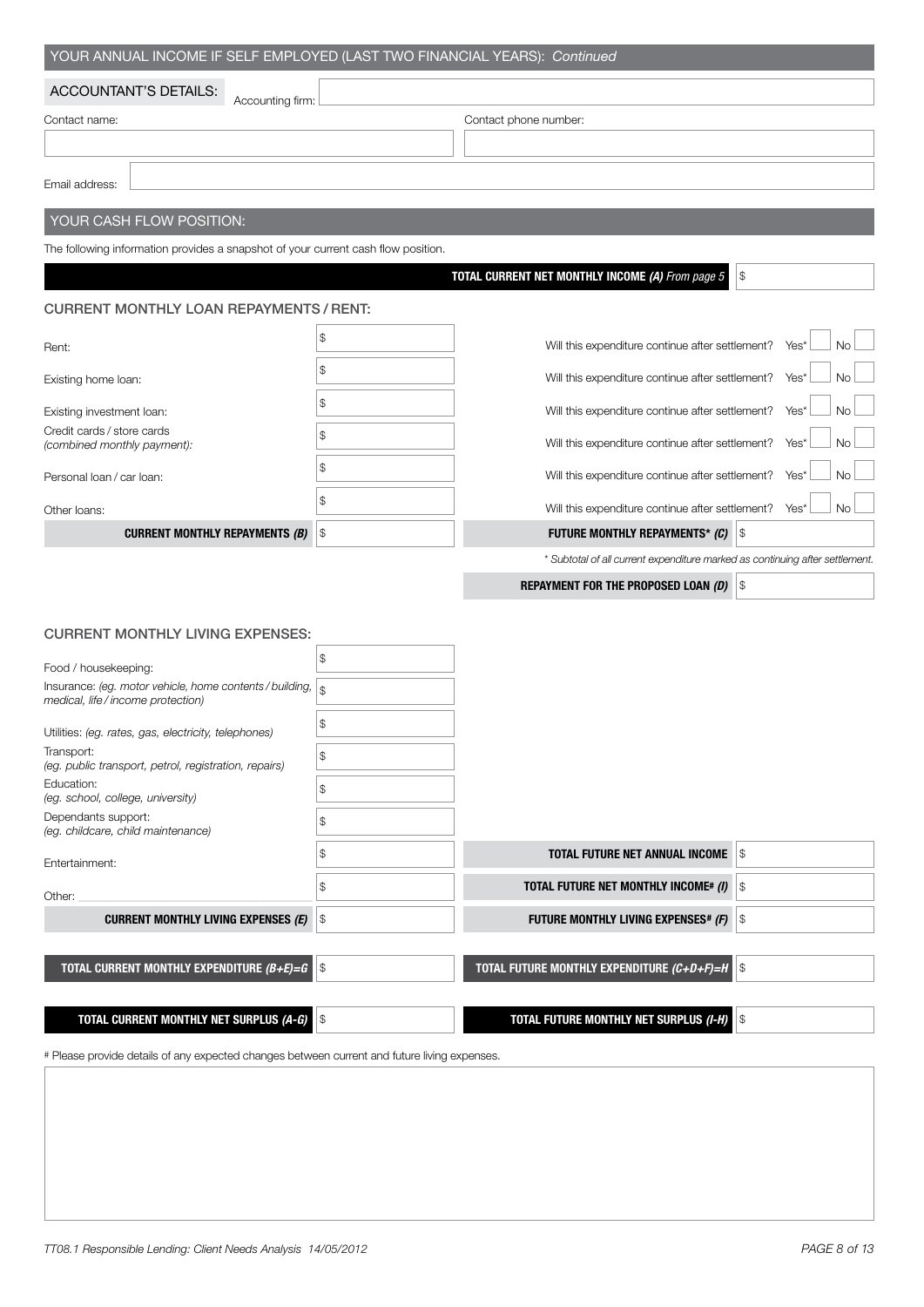| YOUR PROPOSED LOAN REQUIREMENTS:                                  |                                    |                                                 |                     |  |  |  |  |
|-------------------------------------------------------------------|------------------------------------|-------------------------------------------------|---------------------|--|--|--|--|
| Borrower name/s property 1:                                       |                                    | Address of security property 1:                 |                     |  |  |  |  |
|                                                                   |                                    |                                                 |                     |  |  |  |  |
|                                                                   |                                    |                                                 |                     |  |  |  |  |
| Borrower name/s property 2:                                       |                                    | Address of security property 2:                 |                     |  |  |  |  |
|                                                                   |                                    |                                                 |                     |  |  |  |  |
|                                                                   |                                    |                                                 |                     |  |  |  |  |
| Borrower name/s property 3:                                       |                                    | Address of security property 3:                 |                     |  |  |  |  |
|                                                                   |                                    |                                                 |                     |  |  |  |  |
|                                                                   |                                    |                                                 |                     |  |  |  |  |
| IF YOU'RE PURCHASING:                                             |                                    |                                                 |                     |  |  |  |  |
| PURCHASE AND LOAN COSTS:                                          |                                    | <b>AVAILABLE FUNDS:</b>                         |                     |  |  |  |  |
| Purchase price:                                                   | \$                                 | Deposit paid:                                   | \$                  |  |  |  |  |
| Lender application / Valuation fees:                              | \$                                 | Cash savings:                                   | \$                  |  |  |  |  |
| Transfer stamp duty:                                              | \$                                 | Sale proceeds:                                  | \$                  |  |  |  |  |
| Legal and registration fees:                                      | \$                                 | Gift:                                           | \$                  |  |  |  |  |
| <b>No</b><br>Add to loan? Yes<br>LMI:                             | \$                                 | FHOG:                                           | \$                  |  |  |  |  |
| TOTAL COSTS (A)                                                   | $\frac{1}{2}$                      | Other:                                          | \$                  |  |  |  |  |
| LOAN AMOUNT REQUESTED (B)                                         | \$                                 | TOTAL OWN FUNDS (D)                             | $\frac{1}{2}$       |  |  |  |  |
| OWN FUNDS REQUIRED (A-B)=C \S                                     |                                    | OWN FUNDS REQUIRED (A-B)=C                      | $\vert \mathcal{L}$ |  |  |  |  |
|                                                                   |                                    | SURPLUS/SHORTFALL (D-C)                         | $\vert \mathcal{L}$ |  |  |  |  |
| IF YOU'RE REFINANCING OR INCREASING A LOAN:                       |                                    |                                                 |                     |  |  |  |  |
| Purpose for refinancing / top up?                                 | Consolidate debts<br>Better rate   | Current Ioan balance:                           | \$                  |  |  |  |  |
| Need extra cash<br>Restructure                                    | Investing<br>Renovating            | Lender application / Valuation fees:            | \$                  |  |  |  |  |
| Building   Other                                                  |                                    | Legal fees:                                     | \$                  |  |  |  |  |
| Property value (property being refinanced):                       | \$                                 | <b>No</b><br>LMI:<br>Add to loan? Yes           | \$                  |  |  |  |  |
|                                                                   | \$                                 | Discharge costs:                                | \$                  |  |  |  |  |
| Total amount owed:<br>Property status: Owner occupied             |                                    | Other exit fees:                                | \$                  |  |  |  |  |
|                                                                   | Vacant land<br>Investment property | <b>SUBTOTAL REFINANCE AND</b><br>LOAN COSTS (E) | \$                  |  |  |  |  |
|                                                                   |                                    | <b>ADDITIONAL LOANS FUNDS</b><br>SOUGHT (F)     | \$                  |  |  |  |  |
|                                                                   |                                    | <b>TOTAL LOAN AMOUNT (E+F)</b>                  | \$                  |  |  |  |  |
| ADDITIONAL DETAILS - IF YOU'RE REFINANCING / CONSOLIDATING DEBTS: |                                    |                                                 |                     |  |  |  |  |
|                                                                   |                                    |                                                 |                     |  |  |  |  |

## EXISTING LOANS / Credit cards / other LIABILITIES:

|                                                       | DEBT <sub>1</sub> |      | DEBT <sub>2</sub> | DEBT <sub>3</sub> |   | DEBT <sub>4</sub> |   | DEBT <sub>5</sub> |   | DEBT <sub>6</sub> |   | DEBT <sub>7</sub> |      | DEBT <sub>8</sub> |   |
|-------------------------------------------------------|-------------------|------|-------------------|-------------------|---|-------------------|---|-------------------|---|-------------------|---|-------------------|------|-------------------|---|
| Lender name:<br>Loan / credit card<br>liability type: |                   |      |                   |                   |   |                   |   |                   |   |                   |   |                   |      |                   |   |
| Estimated payout $\frac{1}{3}$<br>amount:             |                   |      |                   |                   |   | \$.               |   | \$                |   |                   |   |                   |      |                   |   |
| Current interest<br>rate:                             |                   | $\%$ | %                 |                   | % |                   | % |                   | % |                   | % |                   | $\%$ |                   | % |
| Remaining term<br>of loan:                            | $\checkmark$      | M    | M<br>Υ            | $\checkmark$      | M | $\checkmark$      | M |                   | M |                   | M |                   | M    | $\checkmark$      | M |

Other debt: As part of the proposed consolidation of debt, are credit card limits going to be reduced or cancelled? Please provide details below. Yes No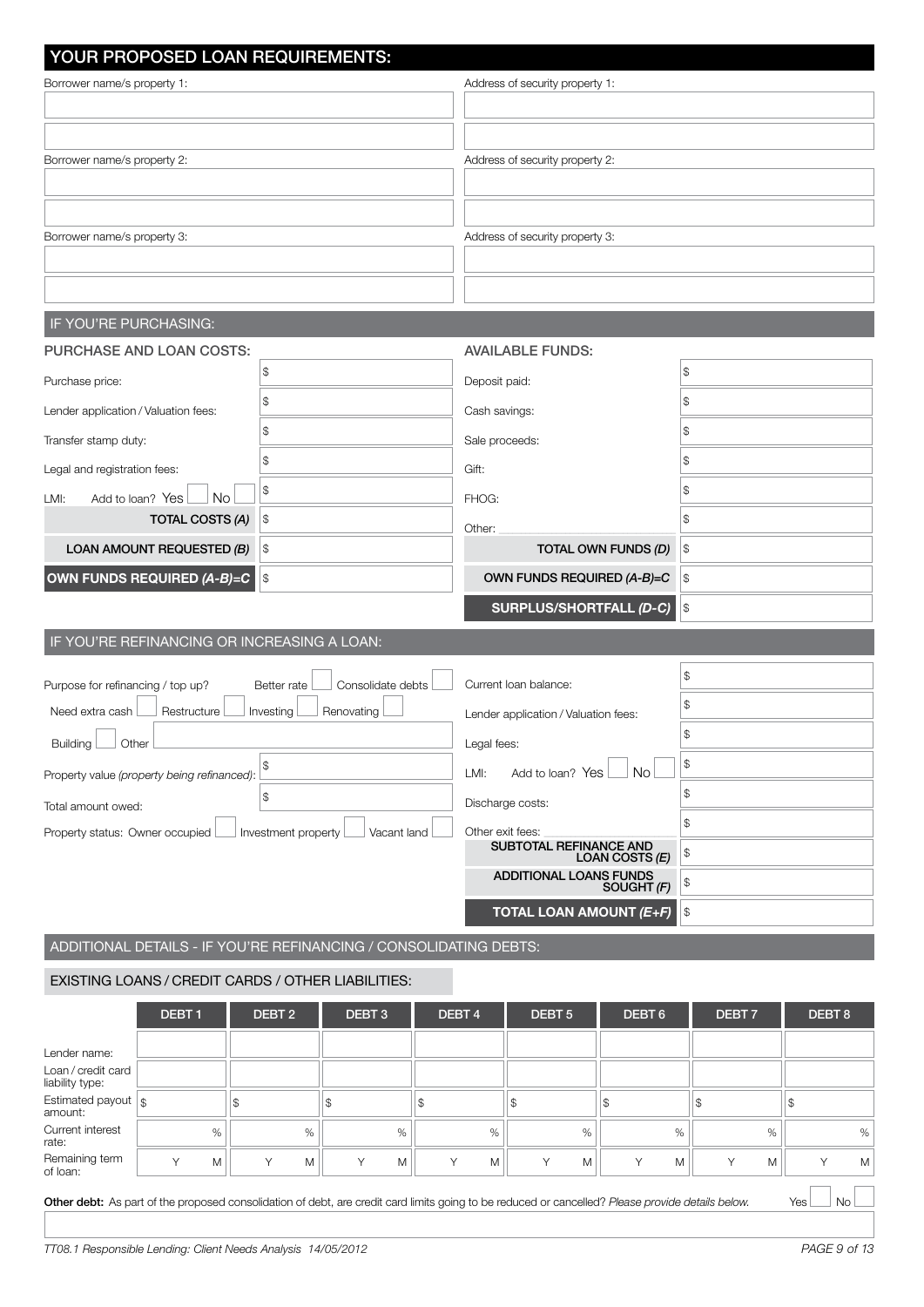| YOUR PREFERRED LOAN OPTIONS:                                                                                                                                                                                                                                                                                                                                                                                                                                         |                                          |
|----------------------------------------------------------------------------------------------------------------------------------------------------------------------------------------------------------------------------------------------------------------------------------------------------------------------------------------------------------------------------------------------------------------------------------------------------------------------|------------------------------------------|
| YOUR PREFERRED INTEREST RATE TYPE: (Please select one)                                                                                                                                                                                                                                                                                                                                                                                                               |                                          |
| <b>Variable rate</b> – it is important to have an interest rate that fluctuates over the term of the loan in line with market interest rate changes.<br><b>Fixed rate</b> $-$ it is important to have certainty about the interest rate and/or repayment for a fixed term.<br><b>Fixed &amp; Variable</b> – it is important to have a combination of fixed and variable interest rates.<br>No preferred interest rate type.                                          |                                          |
| YOUR PREFERRED REPAYMENT TYPE: (Please select one)                                                                                                                                                                                                                                                                                                                                                                                                                   |                                          |
| Principal & Interest - it is important to have repayments that include both the principal amount borrowed and the interest payable, so that the loan is repaid in<br>full by the end of the loan's term.<br><b>Interest Only</b> – it is important to make interest only repayments for a specified term.<br>Interest Only in Advance - it is important to have the ability to make an advanced or lump sum interest only repayment.<br>No preferred repayment type. |                                          |
| YOUR PREFERRED LOAN FEATURES:                                                                                                                                                                                                                                                                                                                                                                                                                                        |                                          |
| <b>FEATURES</b>                                                                                                                                                                                                                                                                                                                                                                                                                                                      | <b>REQUIRED</b>                          |
| Pay off quickly / additional payments<br>It is important that the loan is paid off quickly and that additional payments are allowed without penalty.                                                                                                                                                                                                                                                                                                                 | <b>No</b><br><b>Yes</b><br>Not essential |
| <b>Split account</b><br>It is important to have more than one loan sub account/s, or a separate account for savings/investment<br>funds, for tax, accounting or personal expense purposes.                                                                                                                                                                                                                                                                           | Yes<br><b>No</b><br>Not essential        |
| <b>Re-draw</b><br>It is important to have access to additional repayment funds should it be required.                                                                                                                                                                                                                                                                                                                                                                | Not essential<br>Yes<br><b>No</b>        |
| 100% Offset<br>It is important to have a separate savings account linked to the loan that offsets the savings balance<br>against the loan balance.                                                                                                                                                                                                                                                                                                                   | <b>No</b><br>Not essential<br><b>Yes</b> |
| Line of credit<br>It is important to have a revolving facility that allows you to draw to a limit via EFTPOS, ATM, Internet<br>or Cheque.                                                                                                                                                                                                                                                                                                                            | <b>No</b><br>Yes<br>Not essential        |
| Top up<br>It is important to have access to additional funds for future use subject to sufficient equity.                                                                                                                                                                                                                                                                                                                                                            | Not essential<br>Yes<br><b>No</b>        |
| <b>Product flexibility</b><br>It is important to have the ability to switch between a lender's mortgage products.                                                                                                                                                                                                                                                                                                                                                    | <b>No</b><br>Not essential<br>Yes        |
| <b>Portability</b><br>It is important to have the option to transfer the loan to an alternative property to save money and time.                                                                                                                                                                                                                                                                                                                                     | <b>No</b><br>Not essential<br>Yes        |
| Other features sought                                                                                                                                                                                                                                                                                                                                                                                                                                                | Not essential<br><b>Yes</b>              |
| Additional information/comments:                                                                                                                                                                                                                                                                                                                                                                                                                                     |                                          |

### FOR THE CREDIT ASSISTANCE PROVIDER:

Disclose to the client and note any significant costs and / or risks associated with the features being sought. For example, costs of refinancing, break costs, fees for credit assistance services etc.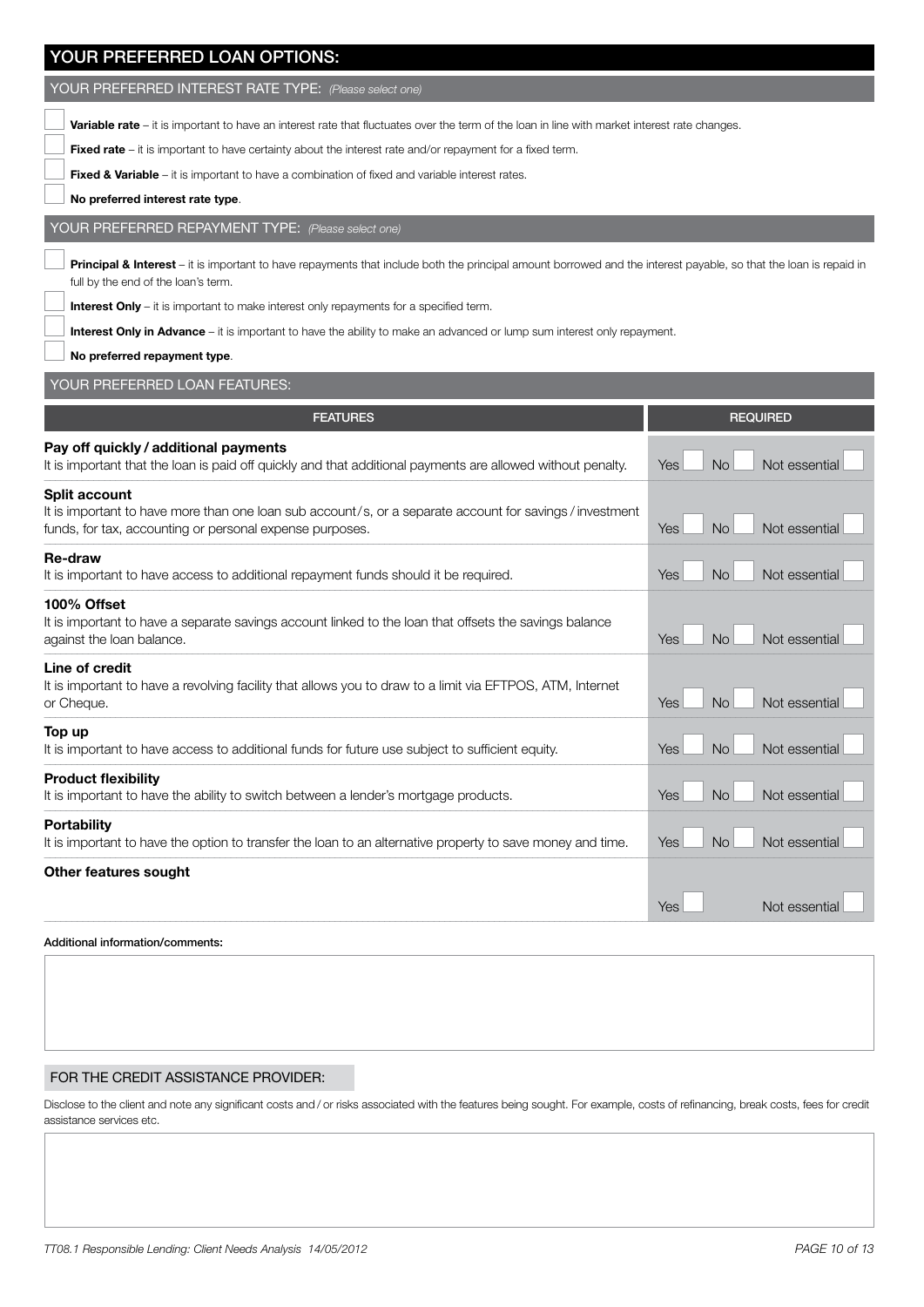| YOUR FINANCIAL SECURITY:                                                                                                                                                      |                        |           |                                                                                 |                        |
|-------------------------------------------------------------------------------------------------------------------------------------------------------------------------------|------------------------|-----------|---------------------------------------------------------------------------------|------------------------|
| Have you had any difficulties in meeting your financial commitments in the past 2 years?                                                                                      |                        |           |                                                                                 |                        |
| <b>CLIENT 1:</b>                                                                                                                                                              | Yes                    | <b>No</b> | <b>CLIENT 2:</b>                                                                | Yes                    |
| If yes, provide details below.                                                                                                                                                |                        |           | If yes, provide details below.                                                  |                        |
|                                                                                                                                                                               |                        |           |                                                                                 |                        |
|                                                                                                                                                                               |                        |           |                                                                                 |                        |
| Have you received advice from an accountant, solicitor or financial planner regarding your requirements or financial objectives?                                              |                        |           |                                                                                 |                        |
| <b>CLIENT 1:</b>                                                                                                                                                              | Yes                    | <b>No</b> | <b>CLIENT 2:</b>                                                                | Yes<br>No              |
| If yes, provide details below.                                                                                                                                                |                        |           | If yes, provide details below.                                                  |                        |
|                                                                                                                                                                               |                        |           |                                                                                 |                        |
| PROTECTING YOUR LIFESTYLE / ASSETS:                                                                                                                                           |                        |           |                                                                                 |                        |
| Do you have any insurance to protect your lifestyle eg. life, total permanent disablement insurance, income protection etc?                                                   |                        |           |                                                                                 |                        |
| <b>CLIENT 1:</b>                                                                                                                                                              | Yes                    | <b>No</b> | <b>CLIENT 2:</b>                                                                | Yes                    |
| If no, provide details below.                                                                                                                                                 |                        |           | If no, provide details below.                                                   |                        |
| How would your lifestyle needs be maintained if you and / or your partner were                                                                                                |                        |           |                                                                                 |                        |
| (a) temporarily unable to earn an income, for example through sickness / illness?<br>(b) permanently unable to earn income, for example through death / permanent disability? |                        |           |                                                                                 |                        |
| <b>CLIENT 1:</b>                                                                                                                                                              |                        |           | <b>CLIENT 2:</b>                                                                |                        |
|                                                                                                                                                                               | Provide details below. |           |                                                                                 | Provide details below. |
|                                                                                                                                                                               |                        |           |                                                                                 |                        |
| Would you like someone to contact you regarding life insurance? Yes                                                                                                           |                        | No        | Would you like someone to contact you regarding life insurance? Yes             | No                     |
| Do you have any home and contents insurance?                                                                                                                                  | Yes                    | No        | Do you have any home and contents insurance?                                    | No<br>Yes              |
| Would you like someone to contact you regarding home and<br>contents insurance?                                                                                               | Yes                    | No        | Would you like someone to contact you regarding home and<br>contents insurance? | Yes<br>No              |
| CHANGES TO YOUR CURRENT CIRCUMSTANCES:                                                                                                                                        |                        |           |                                                                                 |                        |
| Do you anticipate any material changes to your financial situation? For example, change in employment, income or expenditure?                                                 |                        |           |                                                                                 |                        |
| <b>CLIENT 1:</b>                                                                                                                                                              | Yes                    | <b>No</b> | <b>CLIENT 2:</b>                                                                | Yes                    |
| If yes, what are the reasons for the changes and what is the expected impact?                                                                                                 |                        |           | If yes, what are the reasons for the changes and what is the expected impact?   |                        |
|                                                                                                                                                                               |                        |           |                                                                                 |                        |
|                                                                                                                                                                               |                        |           |                                                                                 |                        |
|                                                                                                                                                                               |                        |           |                                                                                 |                        |
| Is this a permanent change?<br>Mitigant:                                                                                                                                      | Yes                    | <b>No</b> | Is this a permanent change?<br>Mitigant:                                        | <b>No</b><br>Yes       |
|                                                                                                                                                                               |                        |           |                                                                                 |                        |
|                                                                                                                                                                               |                        |           |                                                                                 |                        |
|                                                                                                                                                                               |                        |           |                                                                                 |                        |
|                                                                                                                                                                               |                        |           |                                                                                 |                        |
| Estimated start date:                                                                                                                                                         | Estimated end date:    |           | Estimated start date:<br>Estimated end date:                                    |                        |